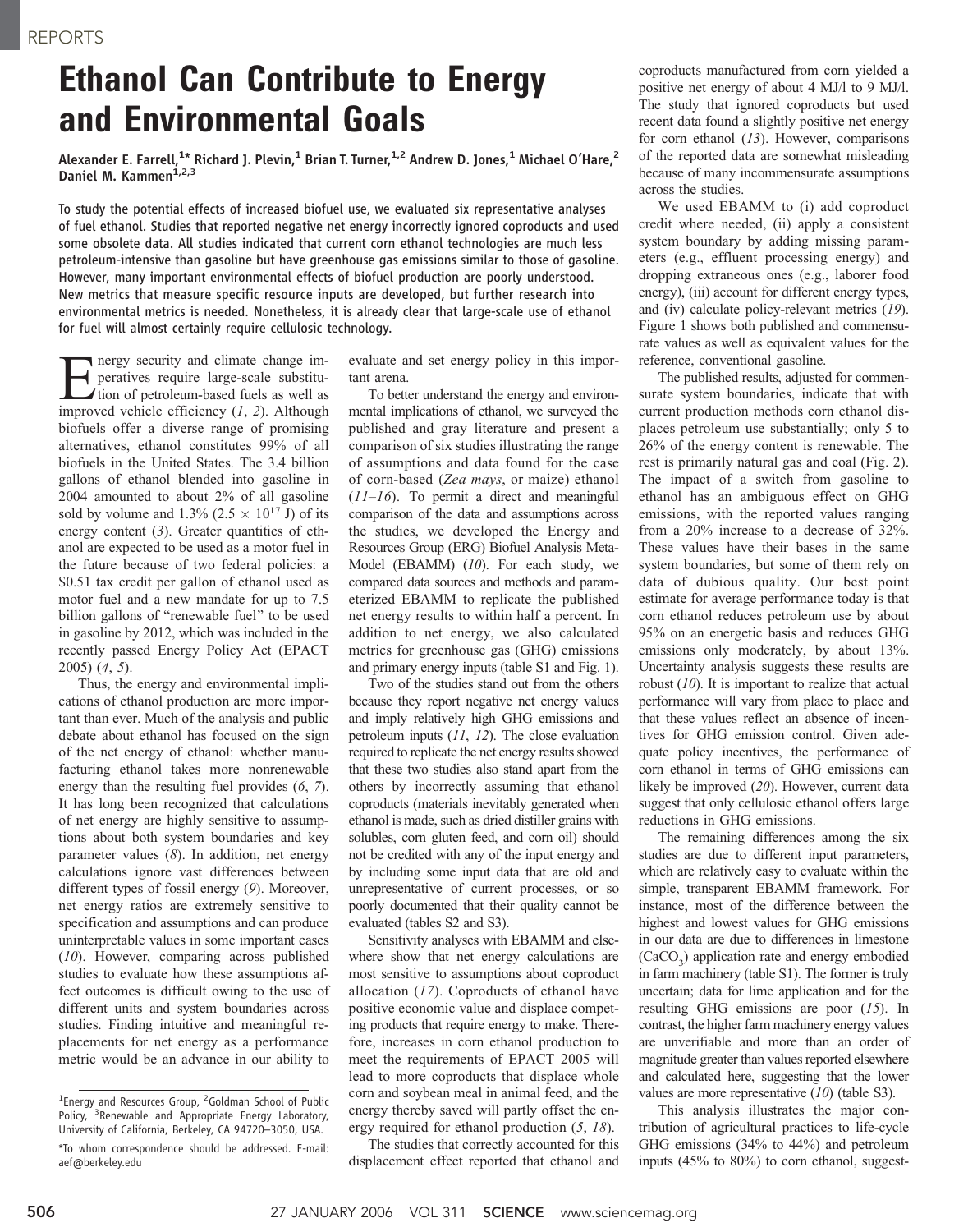ing that policies aimed at reducing environmental externalities in the agricultural sector may result in significantly improved environmental performance of this fuel. For example, conservation tillage reduces petroleum consumption and GHG emissions as well as soil erosion and agrichemical runoff (20, 21).

We use the best data from the six studies to create three cases in EBAMM: Ethanol Today, which includes typical values for the current U.S. corn ethanol industry and requires the fewest assumptions;  $CO$ , Intensive, which has its basis in current plans to ship Nebraska corn to a lignite-powered ethanol plant in North Dakota (22); and Cellulosic, which assumes that production of cellulosic ethanol from switchgrass becomes economic as represented in one of the studies  $(16)$ .

The Cellulosic case presented here is a preliminary estimate of a rapidly evolving technology and is designed to highlight the dramatic reductions in GHG emissions that could be

achieved. In addition, other biofuel technologies and production processes are in active development and, as the data become available, should be the subject of similar energy and environmental impact assessments.

For all three cases, producing one MJ of ethanol requires far less petroleum than is required to produce one MJ of gasoline (Fig. 2). However, the GHG metric illustrates that the environmental performance of ethanol varies greatly depending on production processes. On the other hand, single-factor metrics may be poor guides for policy. With the use of the petroleum intensity metric, the Ethanol Today case would be slightly preferred over the Cellulosic case (a petroleum input ratio of 0.06 compared with 0.08); however, on the GHG metric, the Ethanol Today case is far worse than Cellulosic (83 compared to 11). Additional environmental metrics are now being developed for biofuels, and a few have been applied to ethanol production, but several key issues

remain unquantified, such as soil erosion and the conversion of forest to agriculture  $(18, 20)$ .

Looking to the future, the environmental implications of ethanol production are likely to grow more important, and there is a need for a more complete set of policy-relevant metrics. In addition, future analysis of fuel ethanol should more carefully evaluate ethanol production from cellulosic feedstocks, not least because cellulosic ethanol production is undergoing major technological development and because the cultivation of cellulosic feedstocks is not as far advanced as corn agriculture, suggesting more potential for improvement. Such advances may enable biomass energy to contribute a sizeable fraction of the nation's transportation energy, as some studies have suggested (23, 24).

Our study yields both research and policy recommendations. Evaluations of biofuel policy should use realistic assumptions (e.g., the inclusion of coproduct credits calculated by a

net energy, all studies show similar results in terms of more policy-relevant metrics: GHG emissions from ethanol made from conventionally grown corn can be slightly more or slightly less than from gasoline per unit of energy, but ethanol requires much less petroleum inputs. Ethanol produced from cellulosic material (switchgrass) reduces both GHGs and petroleum inputs substantially.





Fig. 2. Alternative metrics for evaluating ethanol based on the intensity of primary energy inputs (MJ) per MJ of fuel and of net greenhouse gas emissions (kg CO<sub>2</sub>-equivalent) per MJ of fuel. For gasoline, both petroleum feedstock and petroleum energy inputs are included. ''Other'' includes nuclear and hydrological electricity generation. Relative to gasoline, ethanol produced today is much less petroleumintensive but much more natural gas– and coal-intensive. Production of ethanol from lignitefired biorefineries located far from where the corn is grown



results in ethanol with a high coal intensity and a moderate petroleum intensity. Cellulosic ethanol is expected to have an extremely low intensity for all fossil fuels and a very slightly negative coal intensity due to electricity sales that would displace coal.

www.sciencemag.org **SCIENCE** VOL 311 27 JANUARY 2006 507